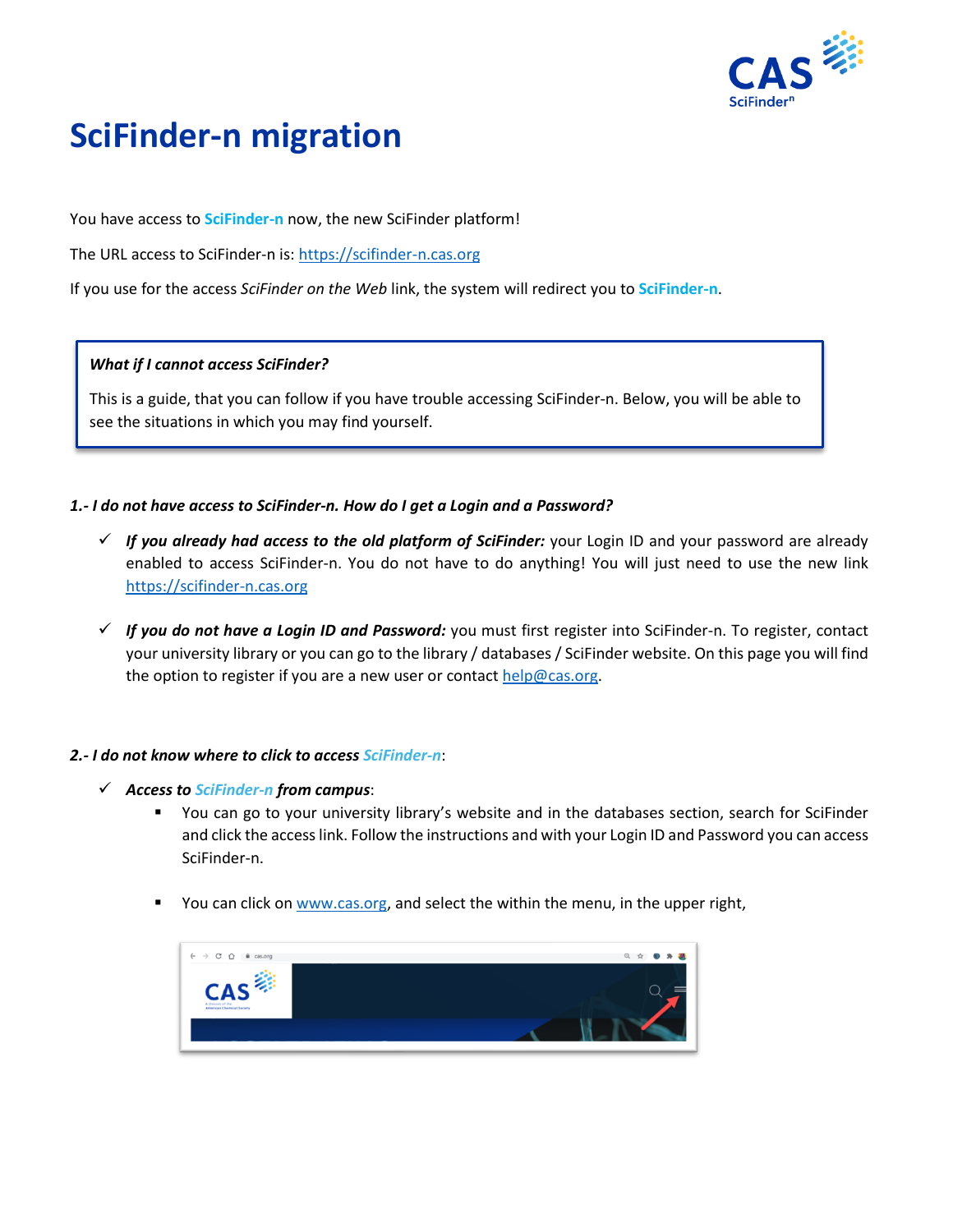

the option "Login":

| CAS<br>A division of the<br>American Chemical Society |                                       |
|-------------------------------------------------------|---------------------------------------|
| SOLUTIONS -                                           |                                       |
| <b>RESOURCES +</b>                                    |                                       |
| <b>CAS DATA +</b>                                     |                                       |
| <b>ABOUT +</b>                                        |                                       |
| $\Omega$<br><b>CONTACT</b>                            | 8골<br><b>LOGIN</b><br><b>TRAINING</b> |

#### Select: SciFinder-n,



And enter your LoginID and Password.

✓ *Access to SciFinder-n from off campus*: To do this, you must first access the university's intranet. If you don't know how, check with your university library.

Once on the intranet, you can follow either of the two options mentioned in the previous section.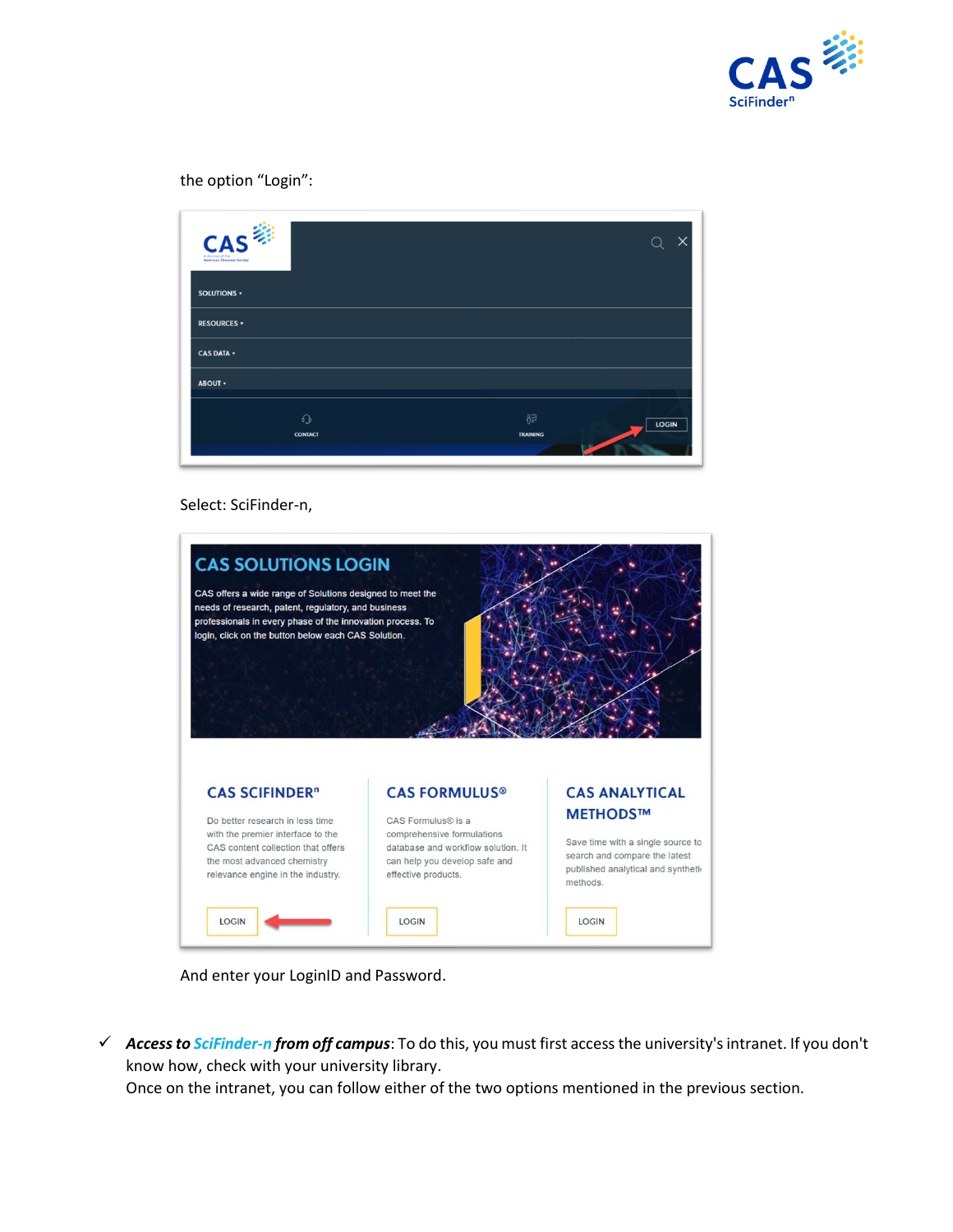

*3.- When I enter into SciFinder-n, I get this message: What can I do?*



If this error appears, it may be due to three reasons:

- ✓ *Error when writing the Login ID and / or password:* try to access again in the "Try again" option (check if you have capital letters are activated).
- ✓ *Error when writing either the Login or the password:* if you do not remember one of the two credentials (Login ID or password), select the option "Can't log in?" located on the SciFinder-n main page:

| <b>CAS</b><br>SciFinder <sup>n</sup> |
|--------------------------------------|
| Log In to SciFinder <sup>n</sup>     |
| Username or Email Address            |
| Next                                 |
| Create an account.   Can't log in?   |